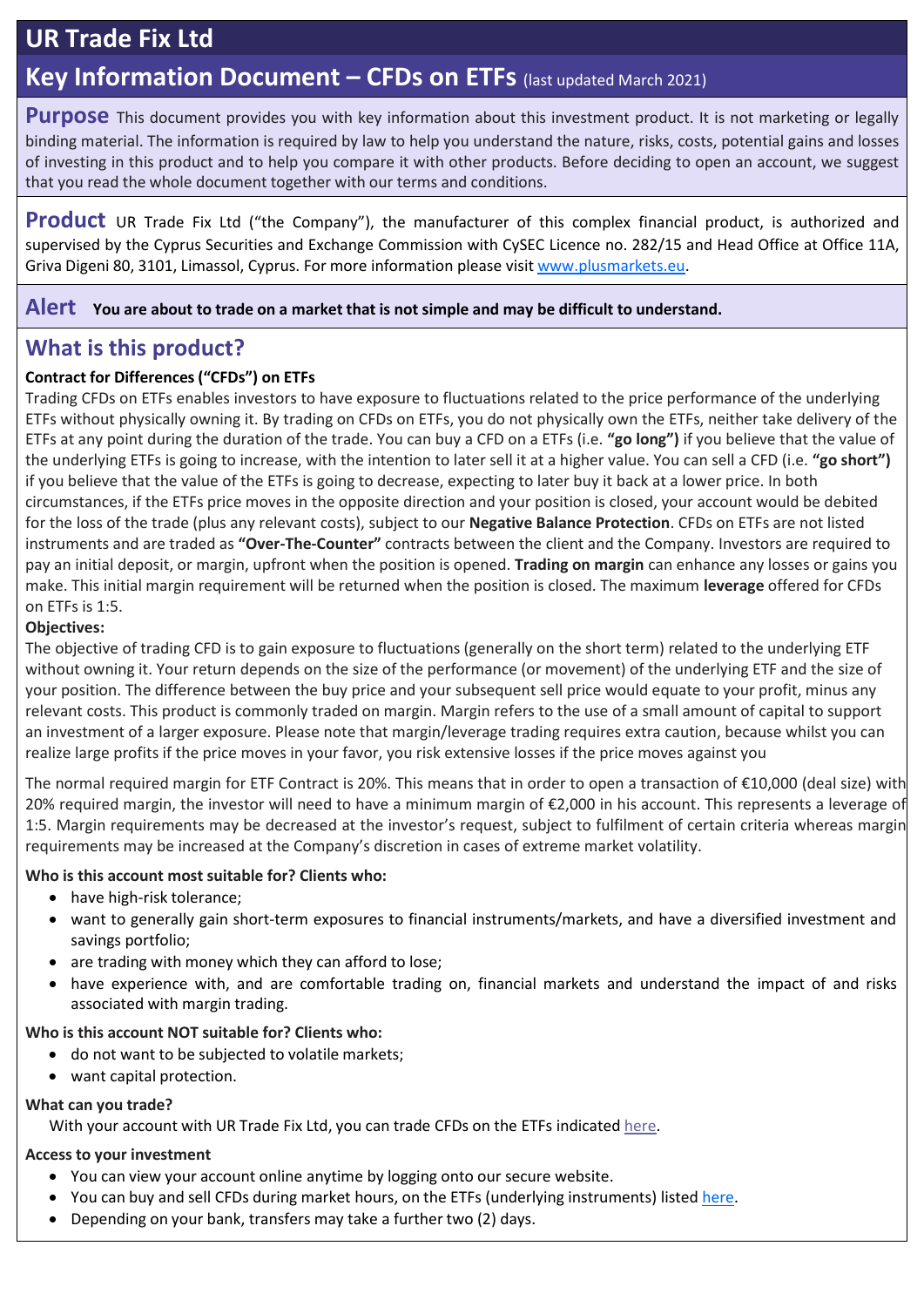## **What is the risk and what could I get in return?**

buy or sell your CFDs on ETFs ata price that will significantly impact your invested



The **Summary Risk Indicator ("SRI")** is a guide that shows the level of risk of this product compared to other products and how likely it is that the product will lose money because of movements in the markets, or because we are not able to pay you. We have classified this product as 7 out of 7, which is the highest risk class. This rates the potential losses from future performance at a very high level.

The primary risks from CFD trading are the market risk and counterparty risk; however, there are additional risksthat you should be aware of before trading (e.g. leverage risk, margin risk, unregulated market risk, market disruption risk, online trading platform and IT risk, conflicts of interest, currency risk). Poor market conditions are very likely to impact the capacity of the Company to pay you. CFD trading is undertaken on electronic platforms. There

may be times that system or other breakdowns arise which may affect your ability to trade, or our ability to offer continuous prices or create a need forsubsequent adjustment of prices to reflect underlying exchange prices.

CFDs on ETFs do not protect you against any adverse future market performance. Spreads may vary, and the underlying market may be subject to high volatility that can generate losses rapidly. CFDs on ETFs are **leveraged products**, requiring only a proportion of the notional value of the contract to be deposited asinitial margin. Using leverage, yougain larger exposure to a financial market by tying up only a relatively small amount of your capital. Trading with leverage can magnify both the profits and losses you make in relation to the investment. Statistically, a significant part of clients loses because leverage amplifies losses, leading to margin calls and closures of clients' open positions. In the event of default, your positions may be closed out. You should carefully consider whether trading in leveraged products, such as CFDs, is appropriate for you. For more information on leverage and the Company's Risk Disclosure Policy please click [here.](https://plusmarkets.eu/misc/docs/EN/Risk_Disclosure_EN.pdf)

### **Negative Balance Protection ("NBP")**

capital.

The Company operates a NBP meaning that you cannot lose more than the Equity of your trading account, however you risk losing the capital invested with us.

### **Margin close out rule and Minimum Investment**

Margin call level (also known as 'Stop-out' level) is a limit set by the CIF which is currently set at 50%. This means that, once your margin level falls below 50%, the CIF will automatically begin closing your positions at the current market price, starting from the most unprofitable, to restore the margin level of your account at a level above 50%. Regarding each new position, its minimum exposure value, the initial deposit percentage and initial margin requirements you may refer [here.](https://plusmarkets.eu/misc/docs/EN/Contract_Specifications_EN.pdf)

### **Currency risk**

You may buy or sell CFDs on ETFs in a currency which differs to the currency that your account is denominated in.The final return you will get depends on the exchange rate between the two currencies (i.e. conversion of profit/loss quoted in the quote currency into the currency in which your account is denominated). This risk is not considered in the SRI displayed above.

### **Tax Considerations**

As a trader, all profits are deemed as taxable income hence you are taxed on profits at your marginal tax rate. The Company does not provide yearly tax statements or any information about tax. For tax matters, please consult your financial adviser or tax consultant.

### **Performance Scenarios**

The scenarios presented below demonstrate how your investment could perform in various market circumstances and should not be considered as exact indicators or recommendations. Any different types of charges that may apply to your account are also excluded from the scenarios. Hence, your account performance (i.e. potential profit or loss) will vary depending on various factors, for example how long you hold your position(s).

| <b>CFD on ETFs</b>                 |                              | <b>ProShares Ultra S&amp;P500</b>                  |  |  |
|------------------------------------|------------------------------|----------------------------------------------------|--|--|
| <b>Opening Price</b>               | P                            | 102.00 USD                                         |  |  |
| <b>Trade Size</b>                  | LS                           | 60 units                                           |  |  |
| <b>Margin Percentage</b>           | <b>MP</b>                    | 20% (Leverage 1:5)                                 |  |  |
| <b>Margin Requirement</b>          | $MR = P \times LS \times MP$ | <b>2000 EUR</b>                                    |  |  |
| <b>Notional Value of the trade</b> | $NV = MR / MP$               | Profit & Loss calculation: EUR (variable currency) |  |  |
| <b>Account Currency</b>            |                              | <b>EUR</b>                                         |  |  |